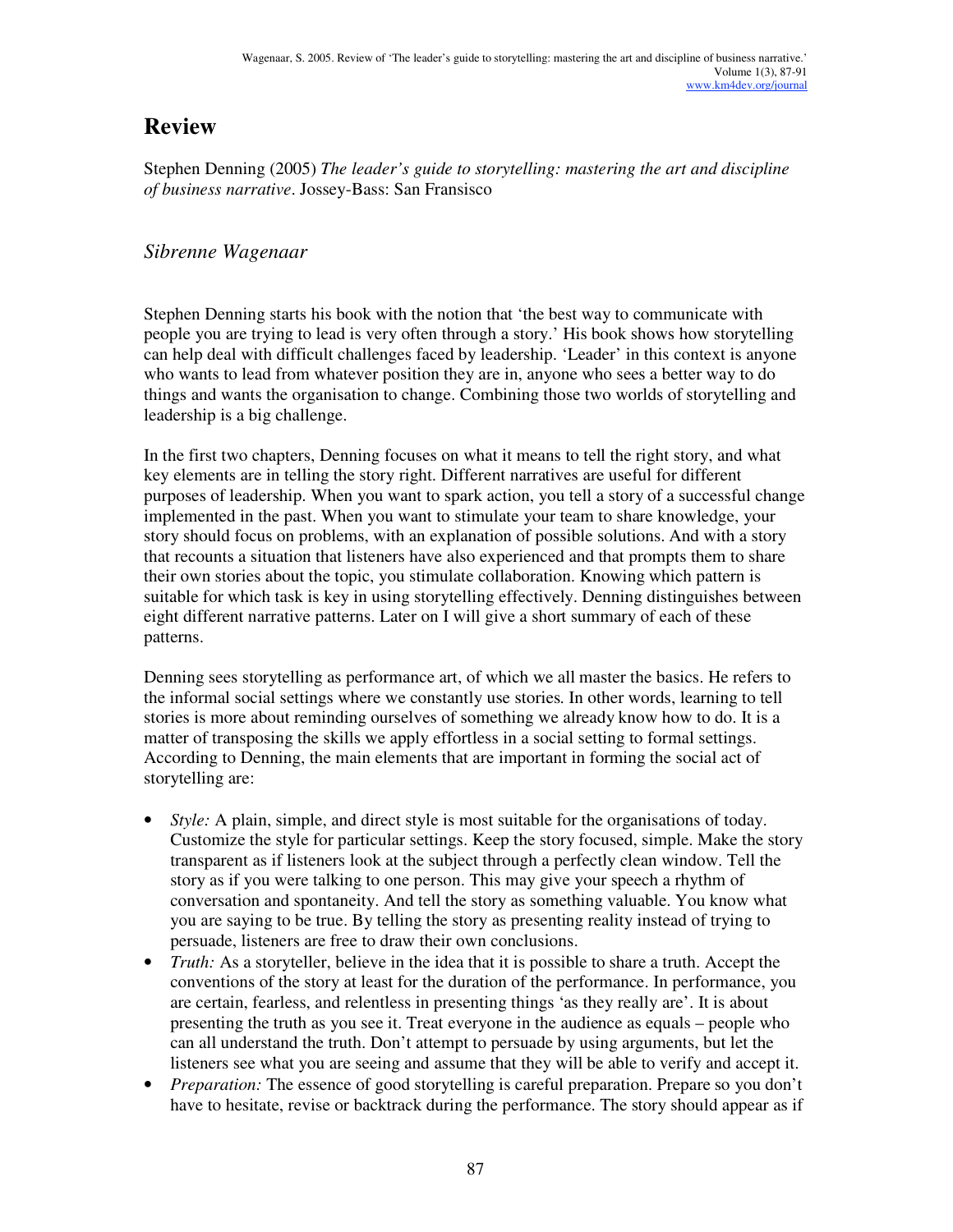it could not have been told in another way. Effective storytelling is about a combination of perfection and spontaneity. In the preparation, think about elements to be included, the order of the telling, the particular emphasis. To the listeners, only show the final cut.

• *Delivery:* Much depends on the non-verbal aspects, the tone of voice, the facial expression, the gestures. Try to feel calm and relaxed at the start. Be close to the audience you are presenting your story to as an individual, in a conversation. Use body movements to show your interest in the entire audience. Move toward the audience, look around. Maintain eye-contact. Appropriate gestures and intonation can emphasize key elements. Vary the pace and tone of your story to keep people alert.

At this point the book gave me as a reader the feeling that storytelling was not so easy. That it was a rare skill you really have to practice and practice. And probably it is something that should 'belong' to you, which should fit you. You already need to have a sort of feeling for it. While reading the next eight chapters (every chapter focusing on one narrative pattern), this feeling started to shift. I began to see that stories can be very different. Some stories, like a springboard story (a story you can use to motivate other to action) need to be well prepared. You need to think it through, practice, and perform the story at a specific moment. Other kinds of stories, like introducing yourself or motivating your team to work together are almost already there. It is more about learning to see them and to use those stories in appropriate situations. I realised that to be able to tell a compelling story, you need to know yourself, your values, your way of looking at the world, and your challenges for the future. While reading the book, I started to recognise moments of storytelling done by others. I also started to see possibilities for storytelling in my work and examples of situations where I already used some storytelling.

In the next chapters of the book, Denning describes all eight narrative patterns. From motivating others to action, showing people who you are, to transmitting your or your company's values, sharing knowledge and stimulating collaboration. I very much appreciated the way Denning described those narrative patterns: many examples of stories, concrete suggestions, alternated by deeper thoughts and opinions, and each chapter ending in a practical template to use for crafting a story. It will help you to get a clear view of the kind of story he is talking about and the possible effects it might have in your organisation.

### **1. Motivate others to action – a springboard story**

When, as a leader, you have new ideas you want to implement, storytelling can be of help. This is what Denning calls a 'springboard story'. It helps communicate a complex new idea and ignites action to implement it. It inspires people to implement new ideas in the future and motivates them to take action.

A springboard story is based on an actual example whereby a change was successfully implemented. It is a true story, so specific that people can see the progress they can make by implementing the change idea.

### **2. Show people who you are – an identity story**

Storytelling can also be used to communicate who you are. Denning calls this 'identity stories'. You can use them in situations where you as a manager are asked to take charge of a team, or whereby you need to give a talk to a new audience. Through an identity story you try to convey to the audience that you are someone who might be worth listening to. You don't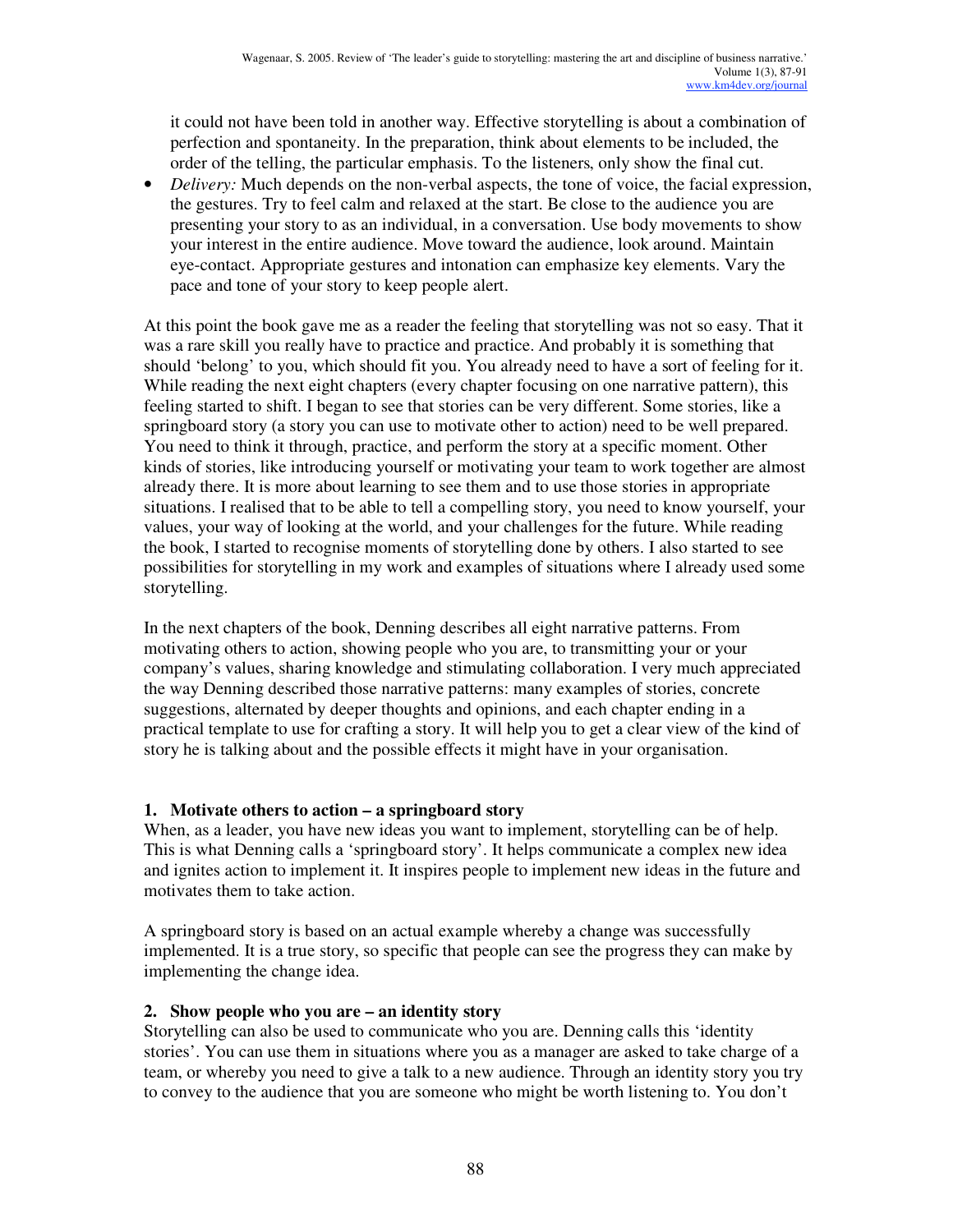communicate your entire lifetime of experiences, Denning says. Your audience can easily determine who you are from a representative selection of your life story.

### **3. Communicate who the company is**

Stories can also be used as a way of advertising, branding, communicating who the company/organisation is. Electronic media make it possible to transmit the story globally and repeat it endlessly. Strong 'brand narratives' we all recognise are the Levi Strauss brand, which conveys the message: '*we don't make jeans, we help people look young and hip'*. Or IBM: '*we don't sell computers, we offer business solutions'*. Denning describes in more detail what a brand is, how strong a promise can be and how hard it is to make changes to a brand. Less attention is paid to how to come up with a 'brand narrative', or what such a story should look like.

## **4. Transmit your values – a values story**

Before using a story as a tool to transmit values, leaders need to think clearly about what kinds of values they are talking about. 'Declaring values that are not consistently acted upon may be worse than not declaring any values at all'*.* Probably this is the most difficult part! Furthermore, Denning says that you can't dictate values. You can only let the listeners see the point for themselves in the story. A values story should therefore be told in a minimalist fashion. This allows the listeners to imagine the details and be involved more actively. The story should be timeless but believable; moreover, a values story doesn't need to be true or to have actually happened.

# **5. Get people working together**

According to Denning, collaboration rests on values, which need to be shared in order for people to work together effectively. Examining underlying values to discover or generate common values brings the group to a deeper understanding, learning and working together. Storytelling can help in establishing common meaning and transmitting values and can give a team the spark that will help it lift its work to a new level.

# **6. Share knowledge – knowledge sharing stories**

According to Denning, the transmission of knowledge is largely made up of storytelling. He states: 'when a problem arises there is something to tell a story about. Weak signals are the fertile area for knowledge sharing stories. We can learn a great deal from stories about 'near misses'. We can also learn from stories with a positive tone. But negative stories far outnumber positive ones.' Knowledge sharing stories should be about issues and difficulties and how they were dealt with, and why the course of action solved the problem. An important aspect is that these stories need an explanation. Without an explanation, a story about something that has happened is just information.

# **7. Tame the grapevine**

Taming the grapevine is about influencing rumours. Denning looks at rumours, jokes, and anecdotes that go around in organisations as stories in and of themselves. These stories communicate and embody the culture in an organisation. And as a leader you have narrative options for dealing with the 'underground' flow. You can fight story with story, therefore taming the grapevine. The trick is to work with, not against, the flow of the underground river of informal communication that exists in the organisation.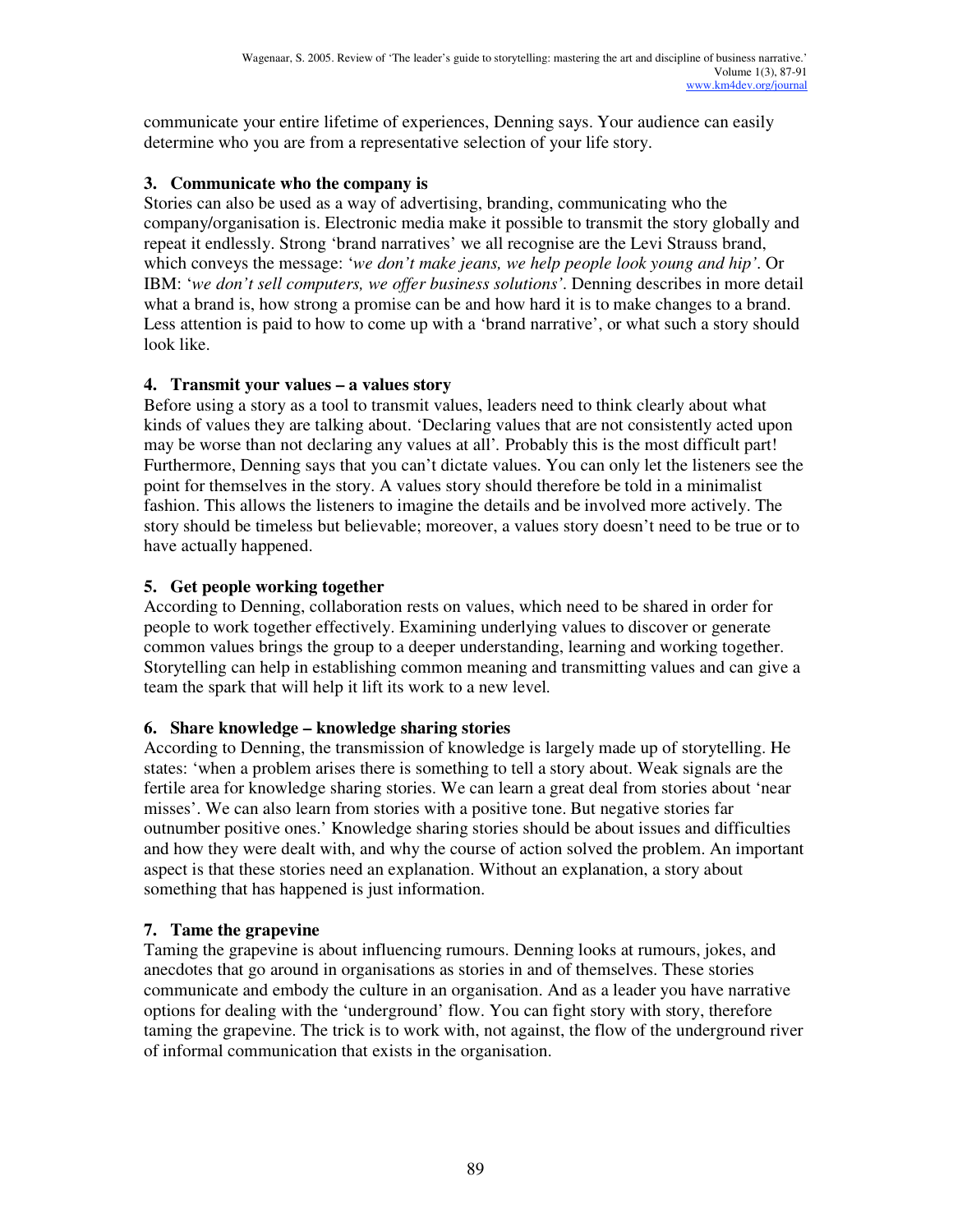#### **8. Create and share your vision.**

The last narrative pattern is about creating a shared vision: telling a story about the future. Something that is not so easy because it requires that you *have* a clear view of the future. And no matter how thoughtfully you look ahead, the future is uncertain and inherently unknowable. There is unpredictability about the future. Because of this uncertainty, choose a story that inspires listeners to think along with you, to start imagining the future for themselves. But beware: people tend to be less willing to believe in future stories, preferring to stay anchored to our past, coupled with a strong desire to hang on to what we know…

The last two chapters of the book are about 'putting it all together', or as I read it, putting storytelling in the work in context. And to be honest, in the beginning I was a bit lost here. Denning goes back to where the book started: leadership. He says, 'in practice, no one faces leadership problems in isolation or in a neat order. Instead, you run into complex situations where multiple challenges appear simultaneously: people need to be persuaded, alliances need to be built, the grapevine needs to be tamed, and knowledge needs to be shared. All at once.'

Having said that, he makes the switch towards transformational innovation as a domain where these kinds of leadership problems occur and where many theories are written and solutions proposed. But none of these theories and solutions solve the problems. Denning's remarks are about using a more organisation-wide approach, less focused on generating ideas, than taking the really good ones and making them actually happen, or looking at innovation as stimulating people to act differently instead of a new way of understanding the problem. Probably my confusion comes from the big step between different narrative patterns, and leadership and innovation. While reading I was trying to find the link with storytelling.

Denning resolves this towards the end of the chapter, stating: 'to solve the problem of innovation, you have to see things from the point of view of participants who are living, breathing, and acting in the world. It is through narrative that we imagine a new story of the future in which we can passionately believe. It is principally by listening to narrative that we learn to adapt the innovation to the evolving realities of the marketplace.' Denning is not so much talking about narrative as a tool for accomplishing a certain purpose, but rather as the basis of an interactive mind-set that involves continuously looking at the world to understand the story that is emerging, and being on the outlook for the possibility of creating a new story that can transform the future. He closes the book by going into the difference between a Napoleonic style of leadership and being a more interactive Tolstoyan leader. This fits into his idea that storytelling is not just a tool but more a way of looking around, seeing things and being in interaction with the world around you… basically, an interactive approach to leadership.

#### **My reflection**

In my opinion, Denning makes a convincing case in this book. Moreover, writing a book in which storytelling comes alive for the reader is no mean feat. The book itself is a demonstration of how the performance of a story is crucial. The many interesting examples he gives bring his point alive, putting storytelling in a broader perspective and making it concrete.

When I started to read the book, telling stories was something huge, something special which is totally different from the things I am doing, and hard to learn. During the course of reading the book, my thoughts about storytelling changed from thinking it was difficult, to the